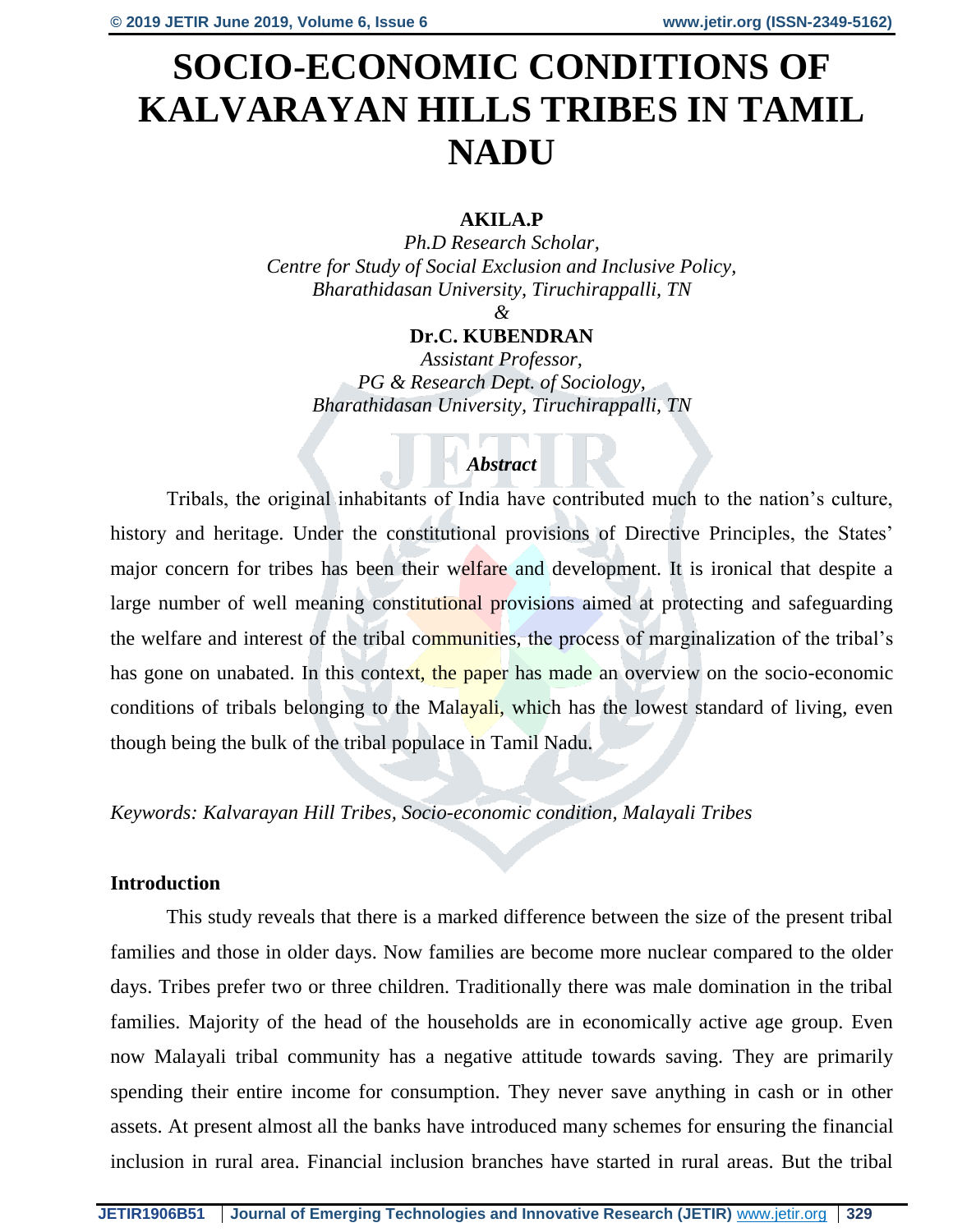beneficiaries of these services are very limited in number. Tribes have only less awareness regarding the banking services. Just like the saving pattern the consumption pattern among the tribes is also unique. Consumption and expenditure pattern of the tribals gives a dismal picture regarding the standard of living of the tribes. One of the noticeable points of this study was that the maternal mortality rate is zero among the Malaiyali households. This is only because of the door to door program of the National Rural Health Mission among the respondent households. Hundred percentage immunizations are also found among the respondents. The health indicators like birth rate, death rate and infant mortality rate are showing a sound picture of the health care among the tribes. Birth rate is higher than that of the death rate. But there is only a slight difference between the two. This is also because of the active intervention of the Public Health centers in the tribal colonies. They are providing awareness regarding the health related issues weekly. The tribals, the original inhabitants of India have contributed much to the nation's culture, history and heritage. The principles entailed development along the lines of their own genius, respect of tribals rights in land and forest, training and building up a team of their own people to do the work of administration and development, to their social and cultural institutions. It is ironical that despite a large number of well meaning constitutional provisions aimed at protecting and safeguarding the welfare and interest of the tribal communities, the process of marginalization of the tribals has gone on unabated. In this context the researcher has made an attempt to examine the socio-economic conditions of Kalvarayan hills tribes, Villupuram district.

# **Methodology**

The Study was intended to examine the socio-economic development of the tribal community, the major tribal community in Villupuram district. The work is based on primary and secondary data. The researcher selected 100 Sample households from 3 colonies in Vengadu village by employing purposive random sampling. The data was collected with the help of a well structured schedule. The secondary data is obtained from the various published sources of PHC, Tribal Welfare Department.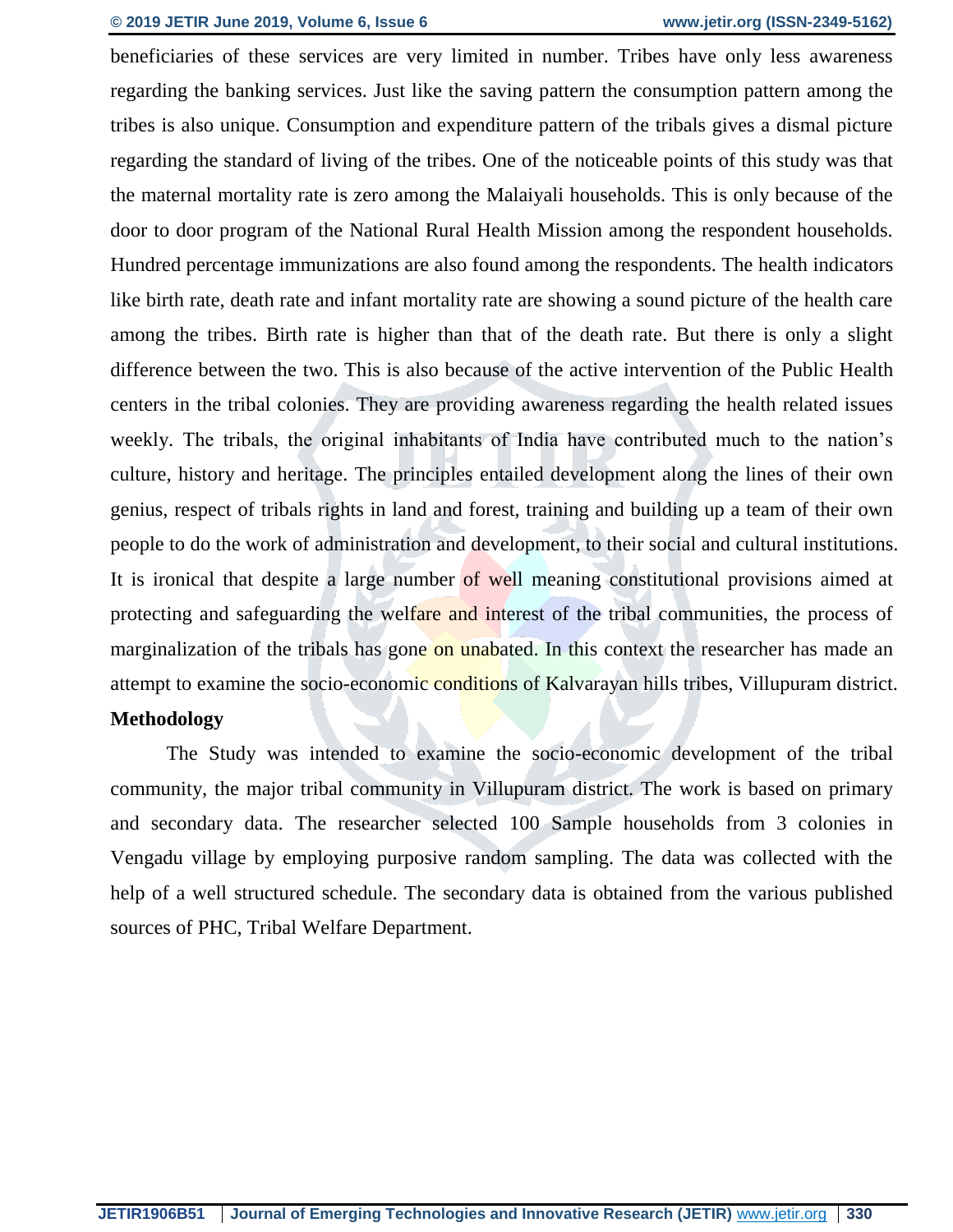#### **Data analysis and interpretation**

| %  |
|----|
|    |
| 17 |
| 33 |
| 26 |
| 24 |
|    |
| 46 |
| 54 |
|    |
| 43 |
| 57 |
|    |
| 55 |
| 45 |
|    |

#### **Table – 1: Socio-Demographic Profile**

*Source: Primary data*

The above percentage analysis indicates that one third (33 per cent) of the respondents age group between 21 to 30yrs, 26 per cent were 31 to 40yrs, 24 per cent were 41yrs & above and remaining 17 per cent were below 20yrs. More than half (54 per cent) of the respondents were female and remaining 46 per cent were male. More than half (57 per cent) of the respondents were unmarried and remaining 43 per cent were married. More than half (55 per cent) of the respondents family monthly income below Rs.3000 and remaining 45 per cent were above Rs.3000.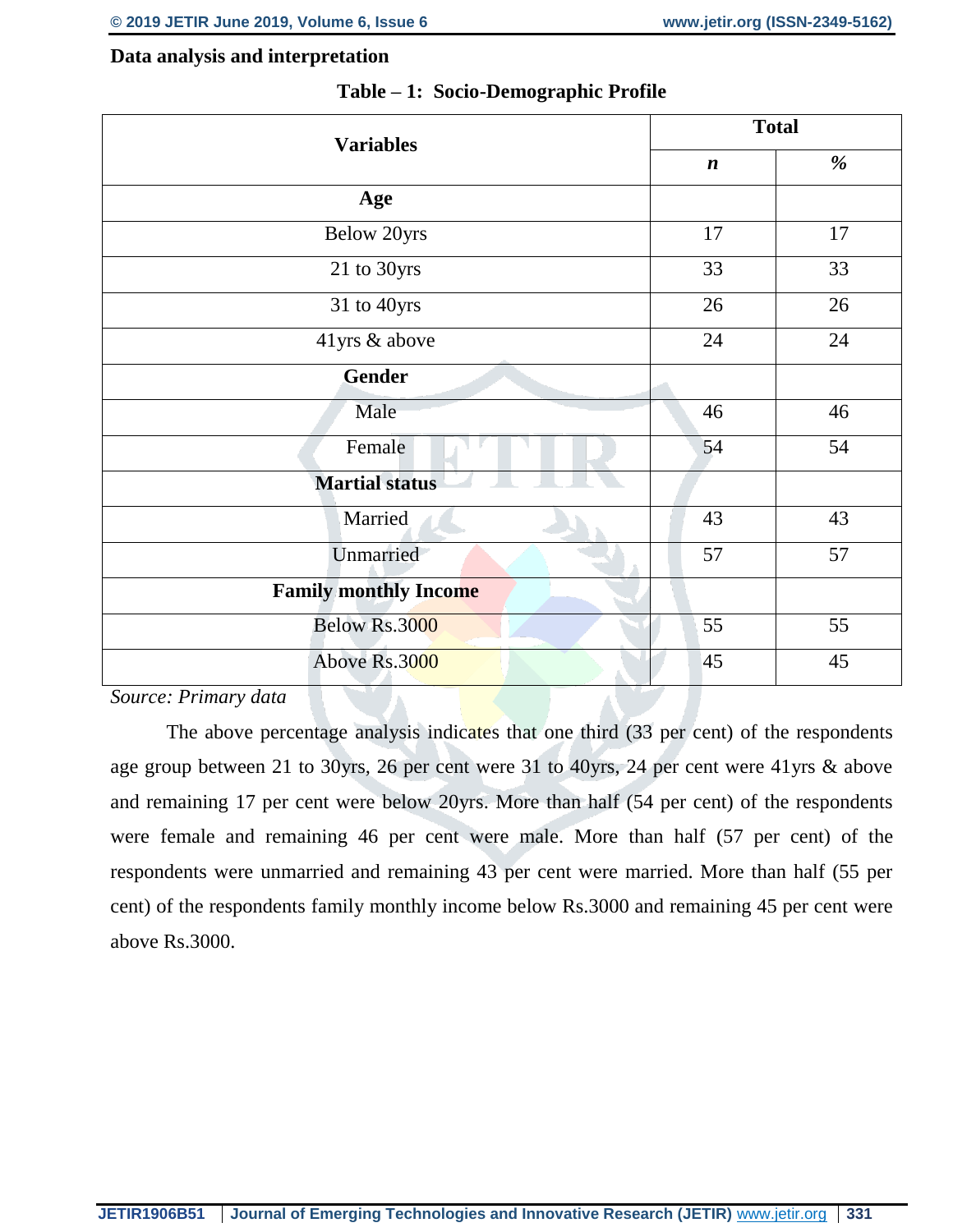**Table – 2: Association between educational qualification of the respondents and their occupational status**

|                                  | <b>Occupation status</b> |                 |                              |
|----------------------------------|--------------------------|-----------------|------------------------------|
| <b>Educational Qualification</b> | <b>Agriculture</b>       | Non-Agriculture | <b>Statistical inference</b> |
|                                  | $(n=73)$                 | $(n=27)$        |                              |
| Below Hsc $(n=64)$               | 45                       | 19              | $X^2=9.682$ Df=1             |
| Above Hsc $(n=36)$               | 28                       | 08              | 0.004<0.05<br>Significant    |

**Research Hypothesis:** There is significant association between educational qualification of the respondents and their occupational status

Chi-square test indicates that there is significant association between educational qualification of the respondents and their occupational status. Hence, the calculated value is less than table value. The research hypothesis is accepted.

### **Conclusions**

Forests have been the lifeline for the survival and sustenance of the tribal population from the time immemorial. They are known as the children of forest. It is a generally accepted fact that the tribals are one of the suffering communities in our country. Most of the tribals in our state are find backward and oppressed, by others in various ways. For this reason the state government is giving them special status for their development and welfare. They are been categorized as Scheduled Tribes for the administrative purpose. In the Constitution of India they are given much considerations and assurances. But it is really regrettable that the implementation of the constitutional rights is very poor. Every district in Tamil Nadu has some tribal population. In Villupuram district also numerically large tribal community is Malayali tribe. The main economic livelihood of the Malayali tribal community is their manual labour and there is not much diversity in their employment pattern and source of income. Their earning capacity is very low. Their income and standard of living too are correspondingly at very low level. This pilot study has revealed that lack of awareness on the various educational schemes and their ineffectiveness. Further studies should be conducted in this area for advocating for the community and providing policy level suggestions to the government departments for improving the educational outcome of unprivileged community.